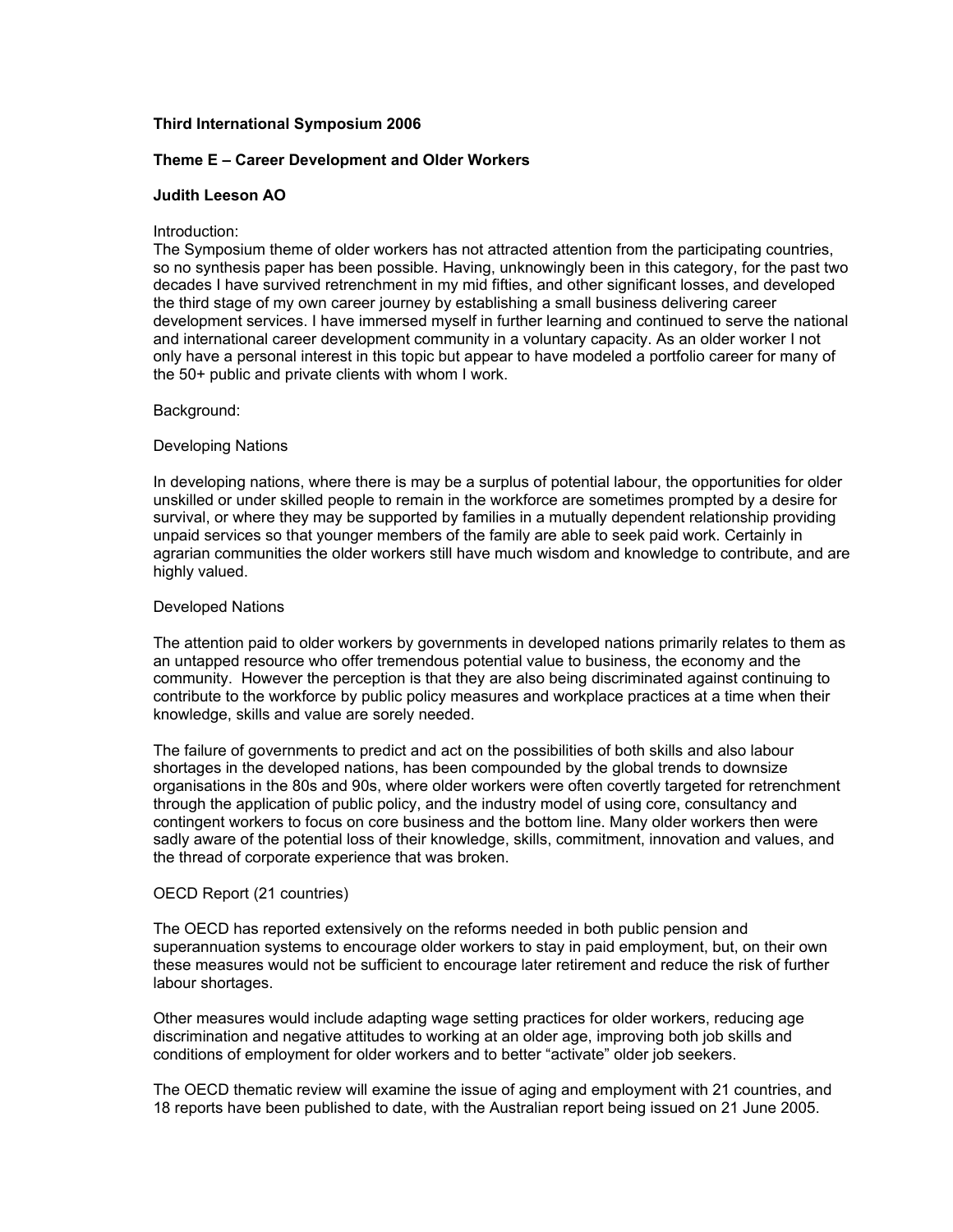Older workers have been defined as being 50 years or over, as this is the time when participation rates start to decline. The report makes clear that the perception of older workers is very subjective and that older workers should not necessarily be assumed to be "old"

### Age Boundaries

In the UK report of the *Challenging Age Research Project* supported by the Department for Education and Skills and the Learning Council, in conjunction with the Third Age Employment Network (with its two partner organisations, the Centre for Guidance Studies at the University of Derby and the National Institute for Careers Education), the age 45 plus is taken at the lower end of the range for older workers as discriminatory practices can start well before 50.

## Australian Government response

## Federal Portfolio of Ageing

In the Australian country paper it has been stated that the Australia Government has created a Federal Portfolio of Ageing to respond to the challenges and opportunities presented by an ageing Australia.

## National Strategy for Ageing Australia

It has produced a National Strategy for an Ageing Australia (Commonwealth of Australia, 2001). which notes that responsibility for addressing the issue is shared across governments, business and the community and that "public programs should supplement rather than supplant the role of individuals, their families and communities" (p. 2).

Included in the principles guiding the National Strategy for an Ageing Australia are that "all Australians regardless of age, should have access to appropriate employment, training, learning, housing, transport, cultural and recreational opportunities and care services that are appropriate to their diverse needs, to enable them to optimise their quality of life over their entire lifespan" and that "opportunities should exist for Australians to make a lifelong contribution to society and the economy".

#### Mature Age Employment and Workplace Strategy

As part of the federal government's Mature Age Employment and Workplace Strategy, the Department of Employment and Workplace Relations manages the Jobwise website that is dedicated to promoting mature age employment. The Strategy seeks to improve the labour force participation of mature age Australians as a key strategy for managing the impact of demographic change. This includes encouraging mature workers to remain in the workforce for longer, or to return to it if they have already left.

In terms of career development service provision, there remains an emphasis on services for young people, particularly those moving from school to work, and subsequent transitions across the lifespan are not well supported (OECD, 2002b). A further potential weakness of the Australian guidance system identified in OECD Review of Career Guidance Policies is the emphasis on a remedial rather than proactive approach to the provision of guidance services for adults(OECD, 2002b).

Specifically, the emphasis has been on the provision of services to the unemployed with few services available to assist older Australians in the proactive management of their learning and work in the context of their lives and the transitions they face. However, career development services have the potential to make a worthwhile contribution to the principles of the National Strategy for an Ageing Australia.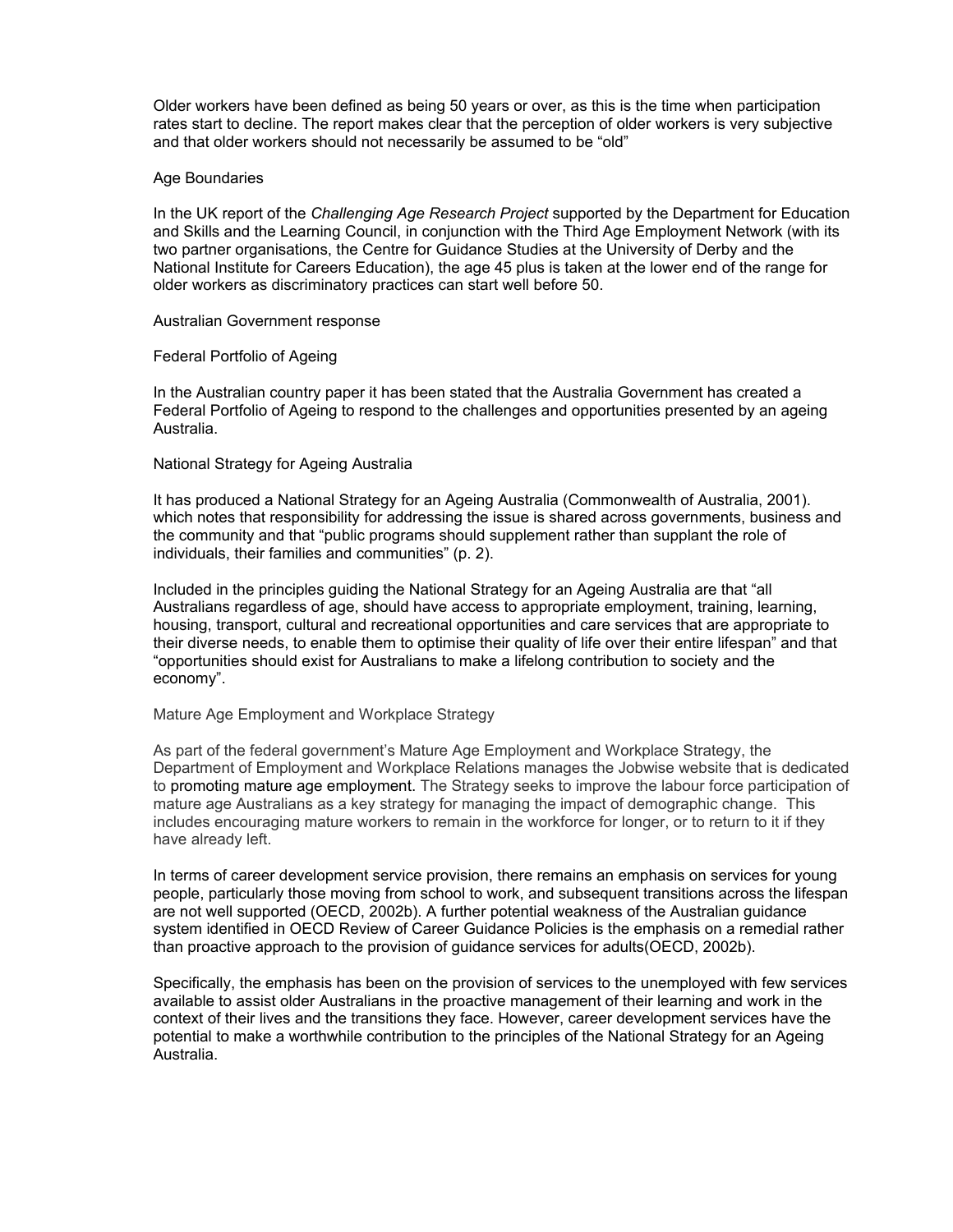Australia has a number of reforms already in place that will assist it to cope with the challenges of utilising older workers. The Mature Age Employment and Workplace Strategy, announced in 2204/2005 Federal Budget, includes measures to:

strengthen incentives to remain in work longer reduce incentives to retire early improve information about future entitlements from superannuation link disability benefits to substantial reduction in capacity reinforce mutual obligations of older of seekers on public income support improve process for Recognition of Prior Learning and reduce costs improve employability provide access to vocational education enable basic IT skills

Other retention strategies include the option of working part-time flexible hours, home-based with IT support, and also with the opportunity to contribute to the career development of younger workers through training, coaching and mentoring. For those companies who are committed to the development of community capacity building, older workers may have a proportion of their paid work time on release to local, regional or national non-government organizations in the areas of their expertise.

### Hudson Report

In February the Hudson Report was released in Australia indicating that a result of a survey of 8345 employers only 40.7% were actively seeking to attract and retain older employers, despite the nation's rapidly aging workforce and growing skills shortages.

#### Issues

This finding is of considerable concern and it would appear that in Australia, and in other developed nations, there is a chasm between the rhetoric of governments about the value of retaining older workers, the public policies that are attempting to reverse that trend, and the attitudes of many employers who are dismissive of any over the age of 45.

As people are living longer, working fewer years, and saving less for their retirement it appears that public policy measures are inadequate in isolation to reverse the trend of early retirement, or active engagement in the workforce following voluntary or involuntary separation.

There appear to be many barriers for older people who want to continue in paid employment and learning activities, and contribute to their communities, while engaging in satisfying work, both paid and unpaid.

It would appear on the basis of what little literature there is, but assumed from the recorded statements of older people in *Challenging Age,* and from the anecdotes of my own clients who are receiving outplacement services when leaving the public and private sectors, that the lack of real career development services in employment have contributed to their sense of frustration and disillusionment when they retire or are made redundant.

The real challenge of either recruiting or retaining older workers is that they are given the opportunities for learning prior to entering or during participation in the workforce, and encouraged to become accountable for their own career development. The publicly funded services that are available to young people making their first transition from education into work need to be matched with employer commitment to transforming the workplace, the economy and the community, through the development of human capital utilising the evidence-based career development strategies that have been available since the middle of the last century.